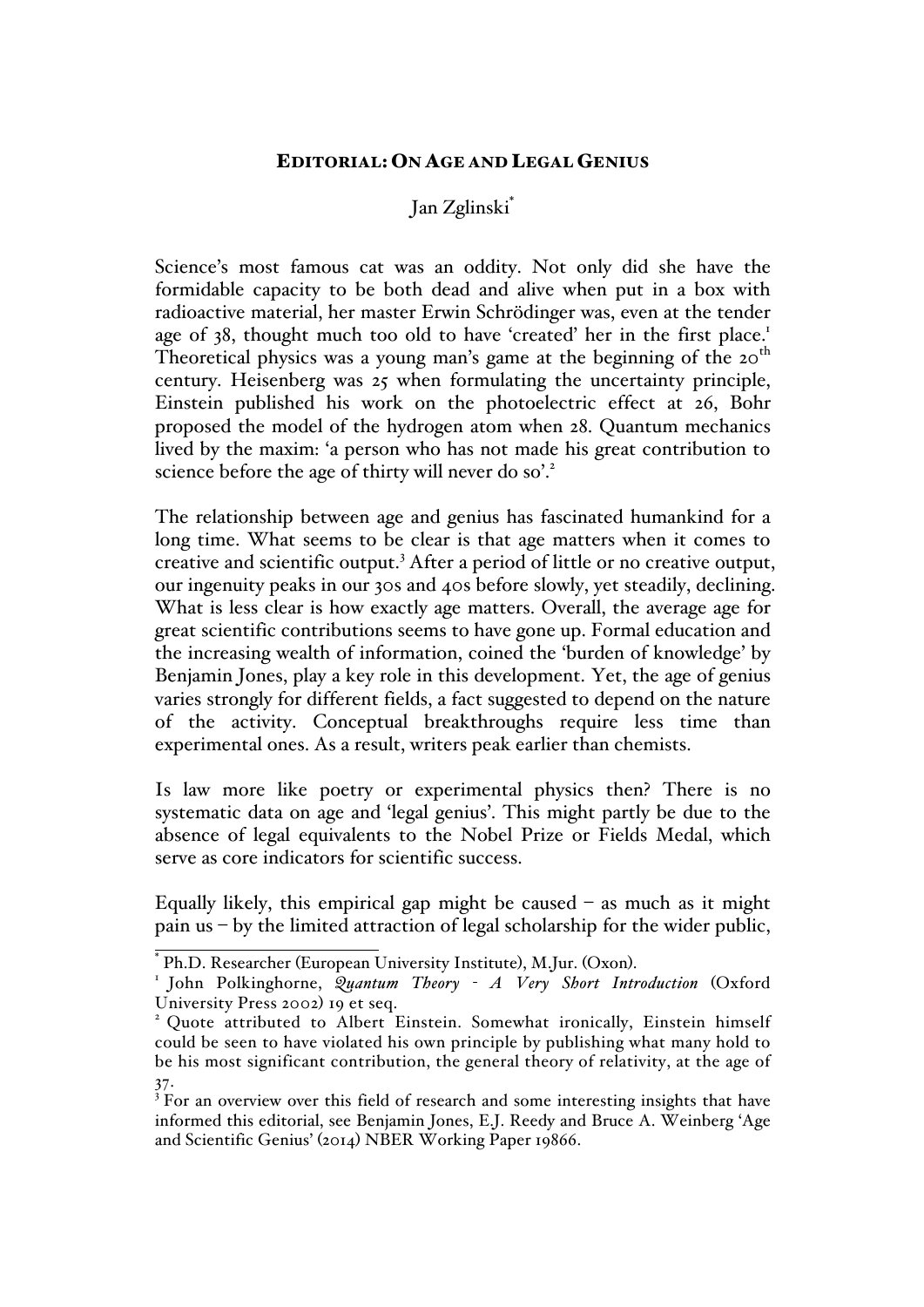compared with fields such as physics, medicine and literature.

The work of some key figures in legal research in the  $20<sup>th</sup>$  century suggests that we are a field of late-bloomers. Kelsen was 53 at the publication of the first edition of the *Pure Theory of Law* (79 at the publication of the betterknown second edition), Hart was 54 when *The Concept of Law* came out and Dworkin 46 at the time of *Taking Rights Seriously*, his first major publication. The quality of legal scholarship, so it seems, grows with experience.

Yet, research lays bare one central advantage of the young age: the willingness to challenge the *status quo* more radically. The ability to depart from existing paradigms 'may be greatest shortly after initial exposure to a paradigm, before it has been fully assimilated'.4 It is this ability of young researchers that the EJLS has always sought to promote. As of this issue, we want to make this commitment even more visible by including a section entitled 'New Voices'. Its objective is to give young talented scholars, those currently enrolled in a PhD program (and equivalent, including the J.S.D.) or in post-doctoral positions, the opportunity to put forward an original argument in a reader-friendly way.

Two contributions are featured in the first edition of 'New Voices'. The authors' task was simple yet demanding. We asked them to submit pieces that would challenge a particular claim, idea or statement. Anything from mainstream arguments in the literature, to current regulatory proposals or recent court decisions was accepted. To ensure conciseness and legibility, the length of contributions was limited to a maximum of 5,000 words. The general idea was to think essay rather than academic article, to be shorter and more provocative, to footnote only where necessary.

Guido Comparato, research associate at the European University Institute, targets the use of legal culture in EU law scholarship. The cultural dimension of law has been prominent in debates on the Europeanisation of national legal orders, notably with respect to private law. Going beyond black-letter approaches, analyses focused on legal culture promised to explain the difficulties the European project has faced in view of the diversity among Member States. Yet, might 'the employment of the notion of legal culture [lead] to more orthodox outcomes than expected' and '[impoverish] rather than [enrich] the legal debate'? Do cultural approaches aiming at explaining diversity in fact 'presuppose homogeneity'?

Proportionality in *jus in bello* is the object of our second submission, authored by Joshua Andresen from Yale Law School. The almost universal

 $<sup>4</sup>$  ibid, at 20.</sup>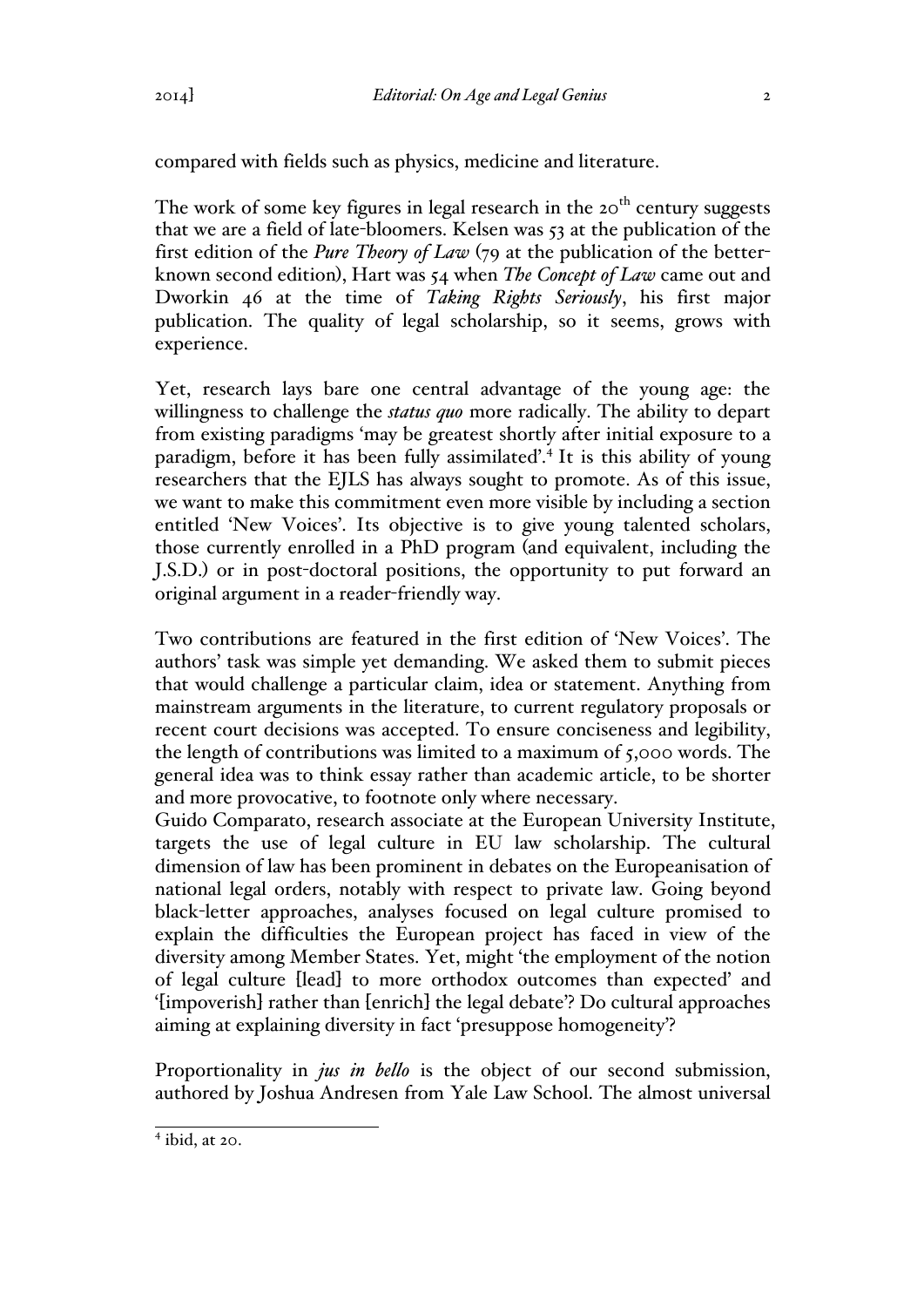acceptance of proportionality has, somewhat paradoxically, gone hand in hand with the belief that it is largely impossible to apply the doctrine in this domain. The author deconstructs the 'perplexity over proportionality' and challenges the claim that lies at its core: that 'the demand to balance military advantage and injury to civilians is extraordinarily difficult because we are asked to balance two incommensurable values'. Can proportionality, properly applied, help us with decisions that involve the weighing of complex factors, such as targeted killings, and 'improve both the protection of civilian lives and the attainment of military goals'?

We welcome 'New Voices' submissions by authors interested for future issues of the EJLS.

## GENERAL SECTION

The articles featured in our general section are a natural progression of the above two contributions in terms of both originality and critical bite.

The issue starts off with two pieces that offer us fresh perspectives on themes with a long pedigree in legal scholarship. Nuno Garoupa and Mariana Pargendler analyse the question of legal families, an issue that has fascinated legal research for centuries, through the lens of law and economics. Andreas Grimmel takes on the topic of judicial activism in the early days of the Court of Justice of the European Union. The argument put forward is bold: is the charge of activism a mere 'myth' resulting from a context-insensitive reading by political scientists?

The 'fourth instance'-doctrine of the European Court of Human Rights is the object of Maija Dahlberg's contribution. Although presented as homogenous by the Court, the doctrine is shown to be used in four greatly varying ways, some defensible, others not. The following two contributions deal with the question of legal exports. Nathalie Neumayer inquires into whether the English law of unjust enrichment could use a German-style absence of basis doctrine. Stefano Bertea and Claudio Sarra target the question of foreign precedents and provide some theoretical foundations in this respect. The issue concludes with a sharp analysis and, at the same time, powerful plea for change. Elisabetta Catelani and Elettra Stradella lay bare the gender biases inherent in Italian legal education and provide suggestions for progress.

We hope you will enjoy reading these as much as we did.